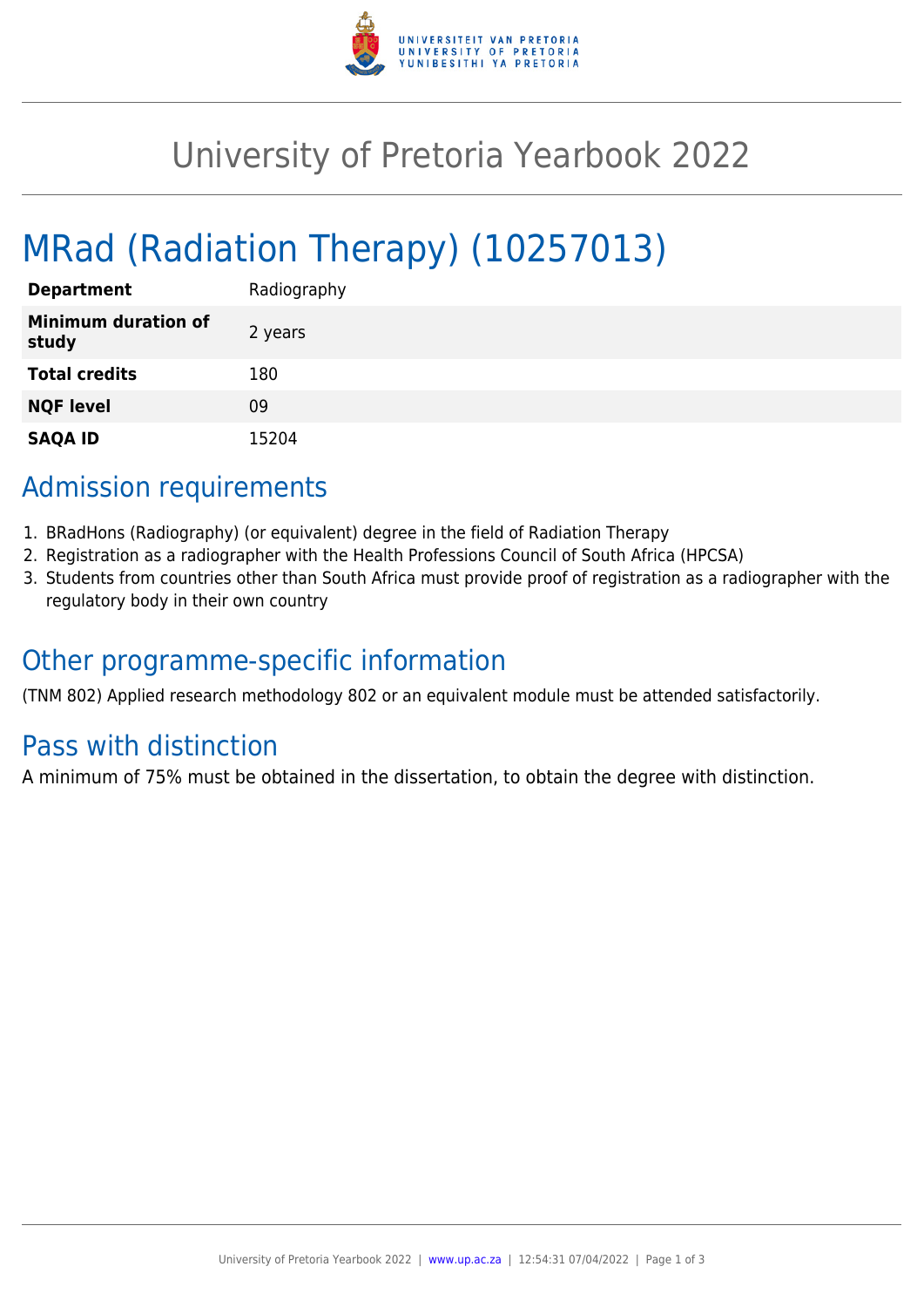

## Curriculum: Year 1

#### **Minimum credits: 180**

#### **Core modules**

[Dissertation: Radiation therapy 890](https://www.up.ac.za/yearbooks/2022/modules/view/RSZ 890) (RSZ 890) - Credits: 180.00 [Applied research methodology 802](https://www.up.ac.za/yearbooks/2022/modules/view/TNM 802) (TNM 802) - Credits: 0.00